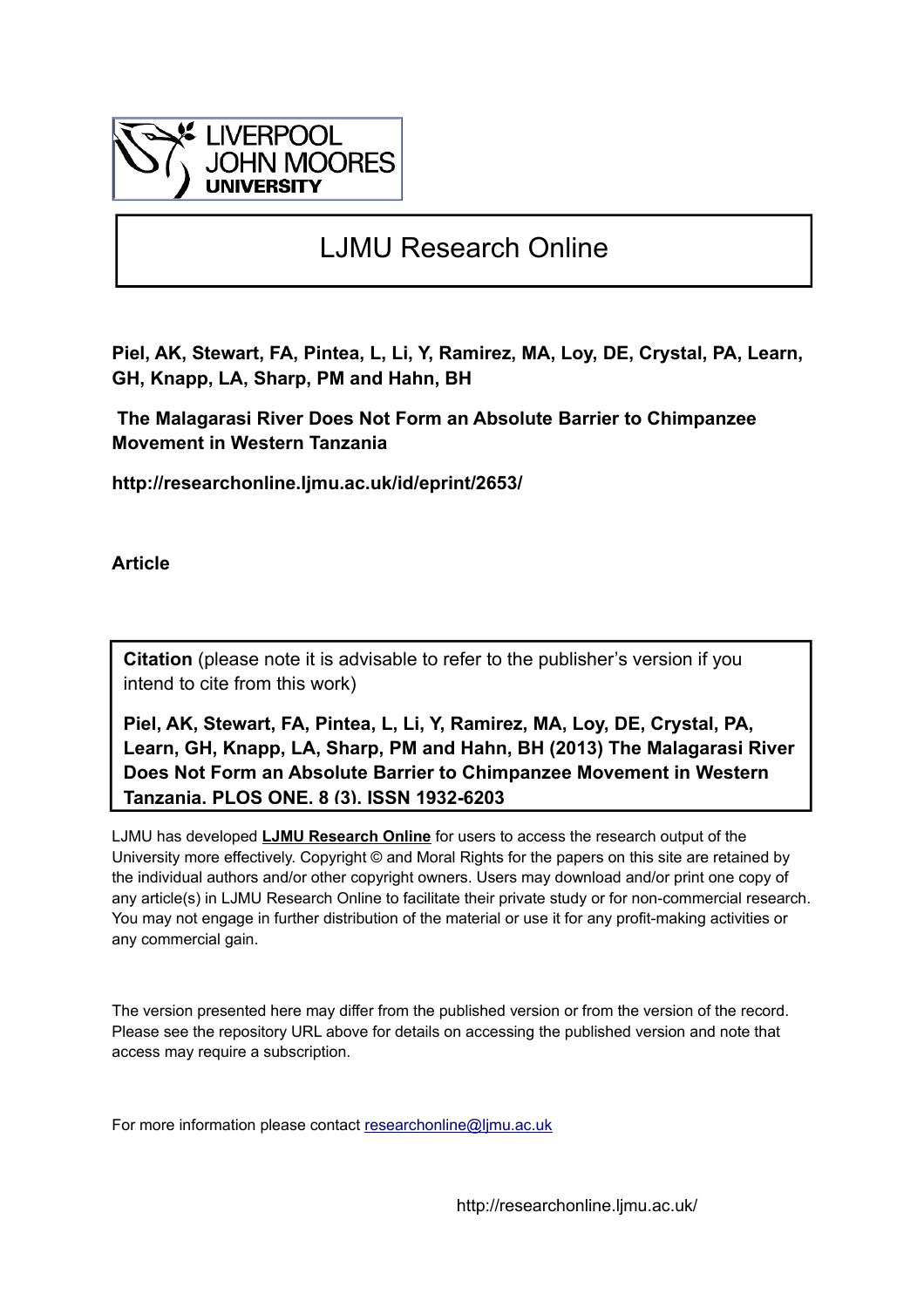# The Malagarasi River Does Not Form an Absolute Barrier to Chimpanzee Movement in Western Tanzania

## Alex K. Piel<sup>1,2</sup>\*, Fiona A. Stewart<sup>2</sup>, Lilian Pintea<sup>3</sup>, Yingying Li<sup>4</sup>, Miguel A. Ramirez<sup>4</sup>, Dorothy E. Loy<sup>4</sup>, Patricia A. Crystal<sup>4</sup>, Gerald H. Learn<sup>4</sup>, Leslie A. Knapp<sup>2</sup>, Paul M. Sharp<sup>5</sup>, Beatrice H. Hahn<sup>4</sup>

1 Department of Anthropology, University of California San Diego, San Diego, California, United States of America, 2 Division of Biological Anthropology, University of Cambridge, Cambridge, United Kingdom, 3 The Jane Goodall Institute, Arlington, Virginia, United States of America, 4 Departments of Medicine and Microbiology, University of Pennsylvania, Philadelphia, United States of America, 5 Institute of Evolutionary Biology and Centre for Immunity, Infection and Evolution, University of Edinburgh, Edinburgh, United Kingdom

## Abstract

The Malagarasi River has long been thought to be a barrier to chimpanzee movements in western Tanzania. This potential geographic boundary could affect chimpanzee ranging behavior, population connectivity and pathogen transmission, and thus has implications for conservation strategies and government policy. Indeed, based on mitochondrial DNA sequence comparisons it was recently argued that chimpanzees from communities to the north and to the south of the Malagarasi are surprisingly distantly related, suggesting that the river prevents gene flow. To investigate this, we conducted a survey along the Malagarasi River. We found a ford comprised of rocks that researchers could cross on foot. On a trail leading to this ford, we collected 13 fresh fecal samples containing chimpanzee DNA, two of which tested positive for SIVcpz. We also found chimpanzee feces within the riverbed. Taken together, this evidence suggests that the Malagarasi River is not an absolute barrier to chimpanzee movements and communities from the areas to the north and south should be considered a single population. These results have important consequences for our understanding of gene flow, disease dynamics and conservation management.

Citation: Piel AK, Stewart FA, Pintea L, Li Y, Ramirez MA, et al. (2013) The Malagarasi River Does Not Form an Absolute Barrier to Chimpanzee Movement in Western Tanzania. PLoS ONE 8(3): e58965. doi:10.1371/journal.pone.0058965

Editor: Sharon Gursky-Doyen, Texas A&M University, United States of America

Received December 6, 2012; Accepted February 8, 2013; Published March 11, 2013

Copyright: © 2013 Piel et al. This is an open-access article distributed under the terms of the Creative Commons Attribution License, which permits unrestricted use, distribution, and reproduction in any medium, provided the original author and source are credited.

Funding: The authors thank The Nature Conservancy, Frankfurt Zoological Society, and the Jane Goodall Institute for financial and logistical support during this work, and the National Institutes of Health (R01 AI50529, R01 AI58715), the ARCUS Foundation and the United States Fish & Wildlife Great Apes Fund for financial support. AKP & FAS are also grateful to CARTA (Center for Academic Research & Training in Anthropogeny) at UCSD for continued support of the long-term research in Ugalla. The funders had no role in study design, data collection and analysis, decision to publish, or preparation of the manuscript.

Competing Interests: The authors have declared that no competing interests exist.

\* E-mail: akp34@cam.ac.uk

## Introduction

Large mammals are capable of long-range dispersal provided suitable, contiguous habitat exists [1–4] but the influence of large rivers, specifically, in preventing movement of individuals has been documented in several species [5–7]. Geographic barriers are suggested to play a key role in the formation of species by preventing gene flow, resulting in the accumulation of genetic differences and ultimately divergence of populations into separate species [8]. A similar process of disrupted gene flow due to such geographic barriers is suggested to influence population structure within species. Such processes have been documented in each of the great apes: orangutans [9], gorillas [10], bonobos [11], and chimpanzees [12].

Across Africa, much of the suitable chimpanzee habitat has disappeared since the early 1990s [13]. The loss, degradation, and fragmentation of suitable habitats can have a similar effect to natural barriers, thereby reducing the potential for dispersal and movement of such large-bodied mammals. Thus, understanding current, as well as historical, patterns of gene flow between and within populations has important implications for chimpanzee conservation and will aid in determining specific areas to preserve population connectivity in increasingly human-utilized landscapes.

Chimpanzees (Pan troglodytes) are widely distributed across equatorial Africa, and the formation of four sub-species (P.t. verus, P.t. ellioti, P.t. troglodytes, P.t. schweinfurthii) is, in part, attributed to large river systems that historically (and currently) prevent gene flow [12]. Chimpanzees have a fluid social structure where subgroups of individuals fission and fuse flexibly in response to ecological (fruit availability and distribution) or social (estrus females) factors. They live in communities characterized by linear male dominance hierarchies and territorial defense, often showing lethal inter-group aggression [14]. Most females (50–90%) disperse from their natal group at sexual maturity to reproduce in another community [15], and in eastern chimpanzees especially, male migration rarely, if ever, occurs [16]. Given this female dispersal bias, mtDNA has commonly been used to reconstruct population history, both on large [17,18] and small [19] scales. In Guinea (Conakry), for example, Shimada and colleagues [19] used this technique to examine population connectivity between the increasingly isolated Bossou chimpanzees and those from the Nimba community, which live in contiguous habitat stretching into Cote d'Ivoire. The authors found very few shared mtDNA variants across the two sites, suggesting minimal gene flow. However, the variants identified within each area are scattered throughout the subspecies, suggesting any genetic separation between these areas is recent. Thus, mtDNA markers can reveal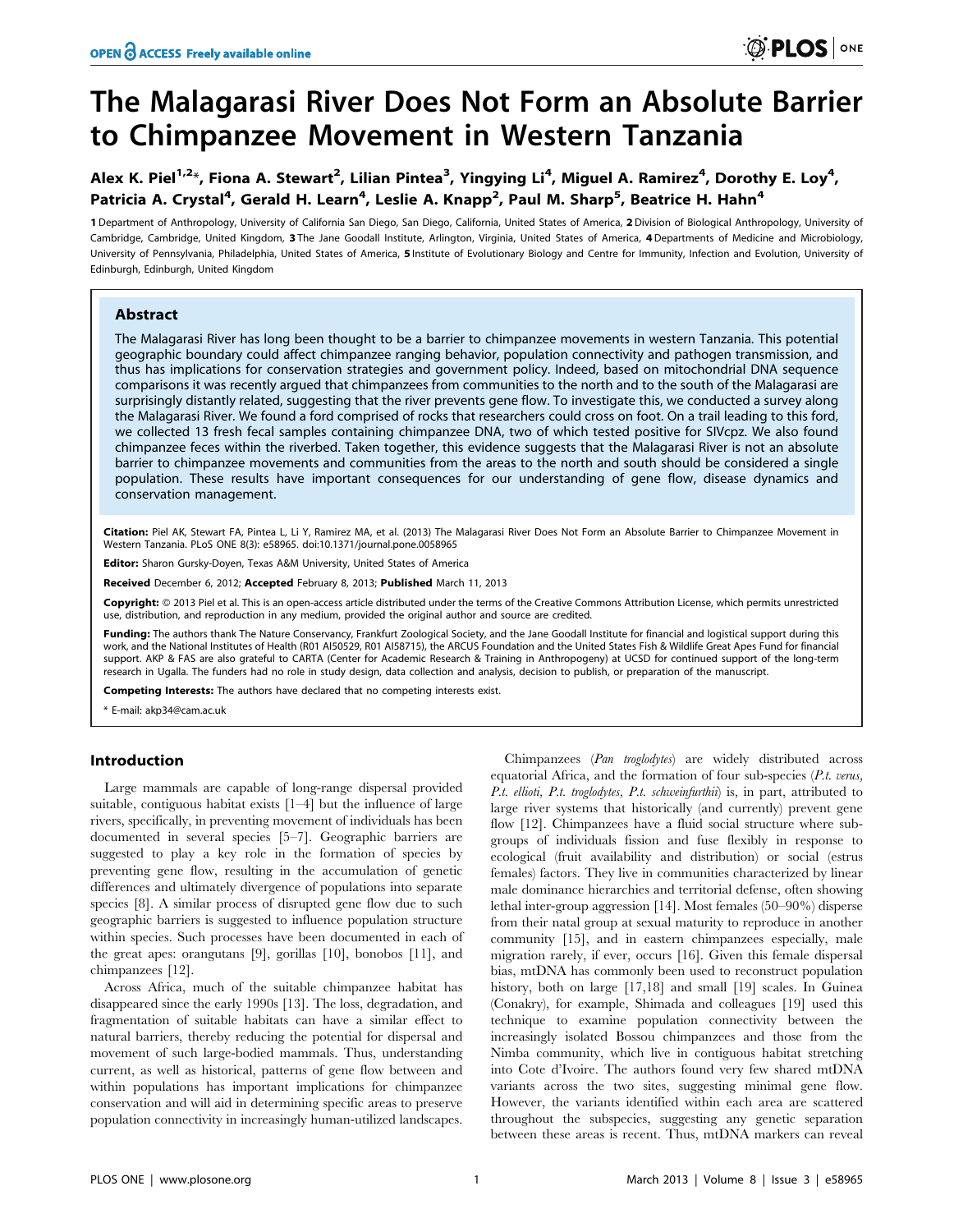both current and historic connectivity between chimpanzee communities.

The range of the eastern chimpanzee  $(P.t.$  schweinfurthii) spans the Democratic Republic of Congo north of the Congo River, Uganda, Rwanda, Burundi and Tanzania [12]. In Tanzania, surveys have estimated as many as 2800 individuals, 75% of which live outside of national parks [20]. Most of Tanzania's chimpanzees  $(\sim 2600)$  inhabit the Greater Mahale Ecosystem (GME, Figure 1), with only 110 estimated to remain in the Greater Gombe Ecosystem (GGE) containing Gombe National Park in the north, and  $\leq 80$  in Loasi in the south of the country. The combination of forest-clearing, especially for agriculture, threatens important chimpanzee habitat, and has nearly isolated Gombe chimpanzees specifically [21]. Despite these threats, the presence of small clusters of chimpanzee nests in fragmented forest patches suggests there may still be some movement within the GGE landscape between Gombe and the GME.

The GME is a 20,000 km<sup>2</sup> area bordered by the Ugalla River to the east and the Malagarasi to the north, and includes Mahale Mountains National Park to the west (Figure 1) [22]. The extent to which these rivers prevent chimpanzee movement is debated. There have been previous efforts both by air (L. Pintea, unpublished data) and by water (H. Ogawa, unpublished data), to investigate the impact of the Malagarasi as a biogeographical boundary, but direct evidence concerning whether chimpanzees are able to cross the river is lacking.

The Malagarasi River begins near the Burundian border, is 475 km long, and has the largest watershed of all the rivers flowing into Lake Tanganyika. In the Miocene, the lower Malagarasi was the headwater of the Congo River; today, Lake Tanganyka serves as a holding basin for the Malagarasi, before its waters meet the Lukuga River [23] and eventually the Atlantic Ocean [24]. The upper Malagarasi, on the other hand, was historically part of the Nile drainage, flowing towards Lake Victoria until later tectonic activity reversed its direction [23]. The river is more than 100 m wide for long stretches and in some parts crocodile can be seen. Moreover, the river banks are bordered by extensive stretches of miombo woodland plateau – a topographical feature that savanna chimpanzees rarely use for feeding or nesting (unpublished data). Given that chimpanzees are not known to swim [25], the extent to which this river is a boundary to chimpanzee movement has important implications. For example, such a boundary could impact chimpanzee ranging behavior [26], population connectivity, and pathogen transmission [27,28], and thus has implications for conservation strategies and government policy.

North of the river, but outside of Gombe, there is minimal evidence of chimpanzee presence. In the Lilanshimba area [29– 31], just north of the river (Figure 2), Ogawa et al. [31] proposed that two chimpanzee communities, totaling 32–45 individuals, may have existed prior to the establishment of the Lugufu refugee settlement in the 1990s. Recent evidence suggests that some of these chimpanzees may have survived to the present day, despite more than 100,000 refugees from the Democratic Republic of Congo inhabiting this settlement for 15 years until 2009. If the Malagarasi River were to form an absolute barrier, chimpanzees remaining in Gombe  $(\sim 110)$  and those in Lilanshimba ( $\sim 45$ ) would be isolated from the larger GME population and would likely not represent a viable sub-population. In fact, Inoue et al. [32] have recently proposed that the Malagarasi River represents a barrier to chimpanzee gene flow [29,30]. After examining 138 fecal samples, they found no shared mitochondrial DNA (mtDNA) haplotypes between chimpanzees from Gombe (6 samples), about 90 km to the north of the Malagarasi River, and those from the Greater Mahale area (including Masito-Ugalla) south of the river.

In fact, chimpanzees from south of the river were more similar, in mtDNA sequences, to individuals from Loasi (Lwazi), about 200 km further south near the southern end of Lake Tanganyika, and the authors argued that chimpanzees had historically reached the Greater Mahale area from the south [32].

In the current study, we integrate three independent data sets to re-evaluate the extent to which the Malagarasi is a boundary to chimpanzee movements. We use (1) previously published and new genetic data from chimpanzee fecal samples, (2) SIVcpz distribution, and (3) observations of the river itself. Specifically, we report here the discovery of a ford in the Malagarasi River that is sufficiently shallow for chimpanzees to readily cross. Furthermore, we found chimpanzee feces on the approach to and in the vicinity of this ford. Here we describe this evidence and discuss the implications of such a crossing place for current and historical gene flow between Masito-Ugalla and Greater Gombe Ecosystems.

### Materials and Methods

#### Ethics Statement

Permission to survey and collect noninvasive fecal samples from wild chimpanzees was provided to AKP (No. 2011-247-NA) and FAS (No. 2011-248-NA) by the national institutions TAWIRI (Tanzanian Wildlife Research Institute) and COSTECH (Commission for Science and Technology), whilst District governments in both Kigoma and Mpanda authorized the project and specifically AKP and FAS to survey on General (District) Land. Additionally, we met all ethical and legal requirements established by the American Society of Primatologists (ASP) for work on wild primates.

#### Study sites and sample collection

We established a camp 19 km south of the Malagarasi River (at  $-5.40$ ,  $30.20$  on  $29$  July  $2012$ , in the middle of the dry season, with a subsequent camp (6 km from the river, at  $-5.28$ , 30.22) established on 3 August 2012. Camps were basic, selected for their proximity to water, away from any human habitation, and with the goal of minimizing disturbance to chimpanzees.

Research teams used a combination of QuickBird, SPOT and Landsat satellite imagery and predictive distribution models of potential chimpanzee nesting habitat [33] to decide where to target daily reconnaissance walks, with the goal of investigating forest patches lining the river systems and miombo woodland slopes for the presence of chimpanzees. These vegetation types are known to be preferred for chimpanzee nesting from previous surveys and research [34,35]. We recorded data on all chimpanzee nests, vocalizations, and fecal samples encountered, including GPS coordinates and apparent age (nest age was recorded according to state of decay [35,36], from age 1 to 4 as follows: (1) leaves green and nest structure intact; (2) some leaves brown, but nest structure intact; (3) nest rotting and structure disintegrating; and (4) only the frame and  $<$  5% of leaves remaining. Fecal samples were aged as follows: from  $1-3$  with  $1 =$  fresh, within 12 hours,  $2 =$  recent, within 1–2 days, and 3 = old, dried and  $\geq$  days. Whenever possible recent signs of chimpanzees were tracked by following trails in order to maximize fresh fecal sample collection success. Only fresh fecal samples were collected, usually from beneath chimpanzee night nests, or from following chimpanzee trails, when encountered during reconnaissance walks. Fecal samples were collected on 7 August 2012, and were preserved in an equal volume of RNAlater (Life Technologies) [37–39]. Tubes were labeled with a sample number and GPS coordinates. Because of a lack of refrigeration, at small satellite camp locations, samples were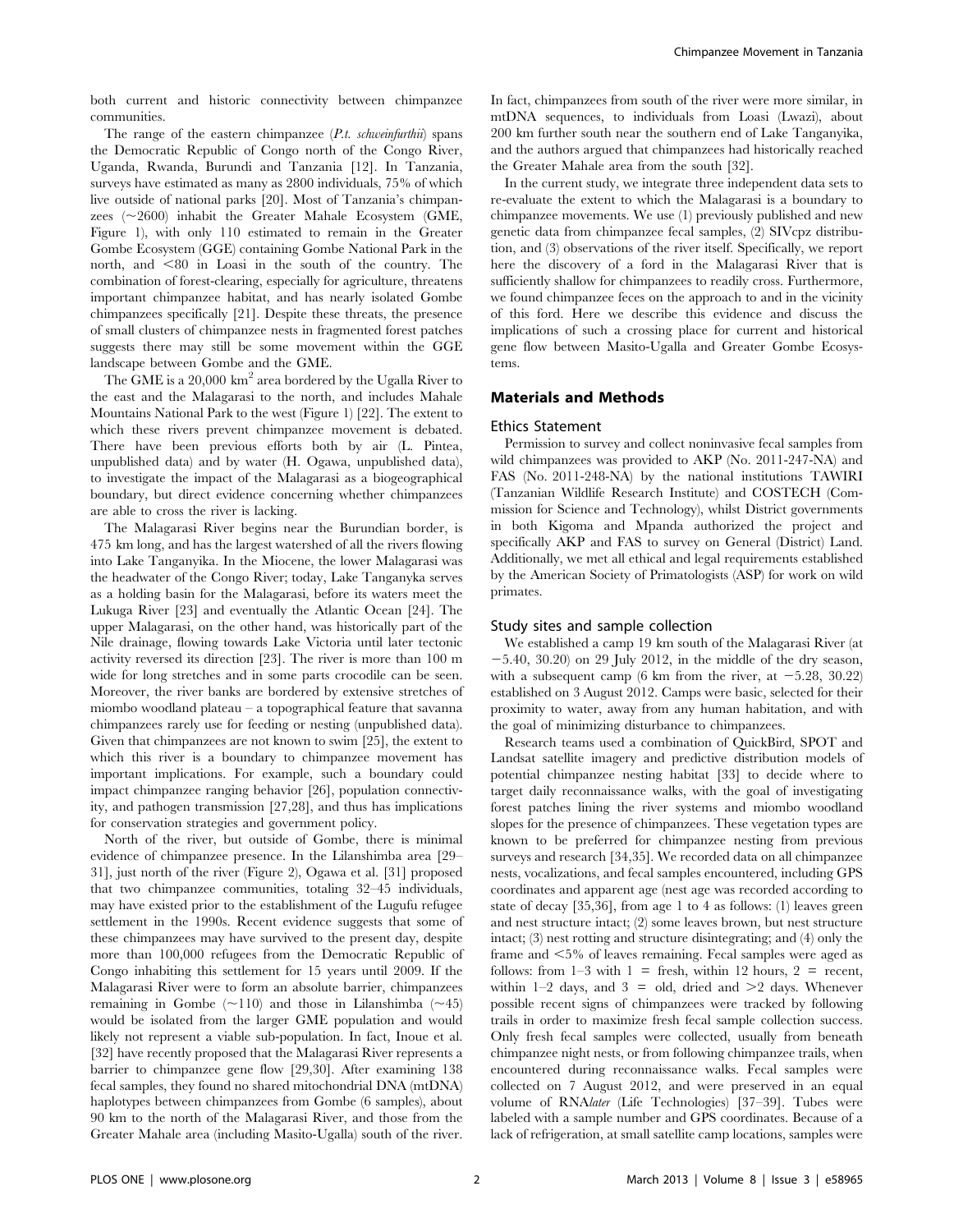

Figure 1. Greater Gombe, Masito-Ugalla and Greater Mahale Ecosystem (outlined in red dots). The predicted distribution of suitable chimpanzee nesting habitat was developed using the Mahalanobis distance model [50], updated with 2007–2012 nest data and 2007 vegetation cover from Landsat TM satellite imagery (green). A red cross indicates the location of the crossing point over the Malagarasi River (blue). doi:10.1371/journal.pone.0058965.g001

kept at ambient temperature for up to one week before longer term storage at base-camps at  $4^{\circ}C$  in a DC refrigerator (Model number ARB, 47L) powered by a portable power system (4 Lucas 75Ah sealed batteries, and 2 Yingli 60 W crystalline solar panels). Samples were stored at  $4^{\circ}C$  for several weeks, but in some instances several months, before they were shipped to the Hahn laboratory, University of Pennsylvania, and stored at  $-20^{\circ}$ C.

Individual identification. All fecal samples were subjected to mitochondrial DNA analysis to confirm their species origin. Briefly, a 498 bp fragment of the mitochondrial D-loop region was amplified from fecal DNA, sequenced directly (using one primer which yielded 446 bp of sequence) and grouped into different haplotypes [38-40]. The evolutionary relationships of these haplotypes to each other and to a reference set of other available Tanzanian chimpanzee D-loop sequences [32] from the database were then determined by phylogenetic analysis. A neighborjoining tree [41] was constructed based on the region where all sequences overlapped using CLUSTALW version 2.11 [42] with distances corrected for multiple substitutions [43]. Bootstrap confidence values [44] are based on 1000 replicates.

To identify the number of sampled individuals, fecal samples were genotyped at eight autosomal microsatellite loci [27,37,45– 47] with amplification products sized on an automated sequencer (Applied Biosystems). Sex was determined by amplifying a 218 bp fragment of the sex-linked amelogenin gene that contains a 6 bp insertion in the Y, but not the X chromosome [48].

SIVcpz detection. All fecal samples were also screened for the presence of HIV-1 cross-reactive antibodies by enhanced chemi-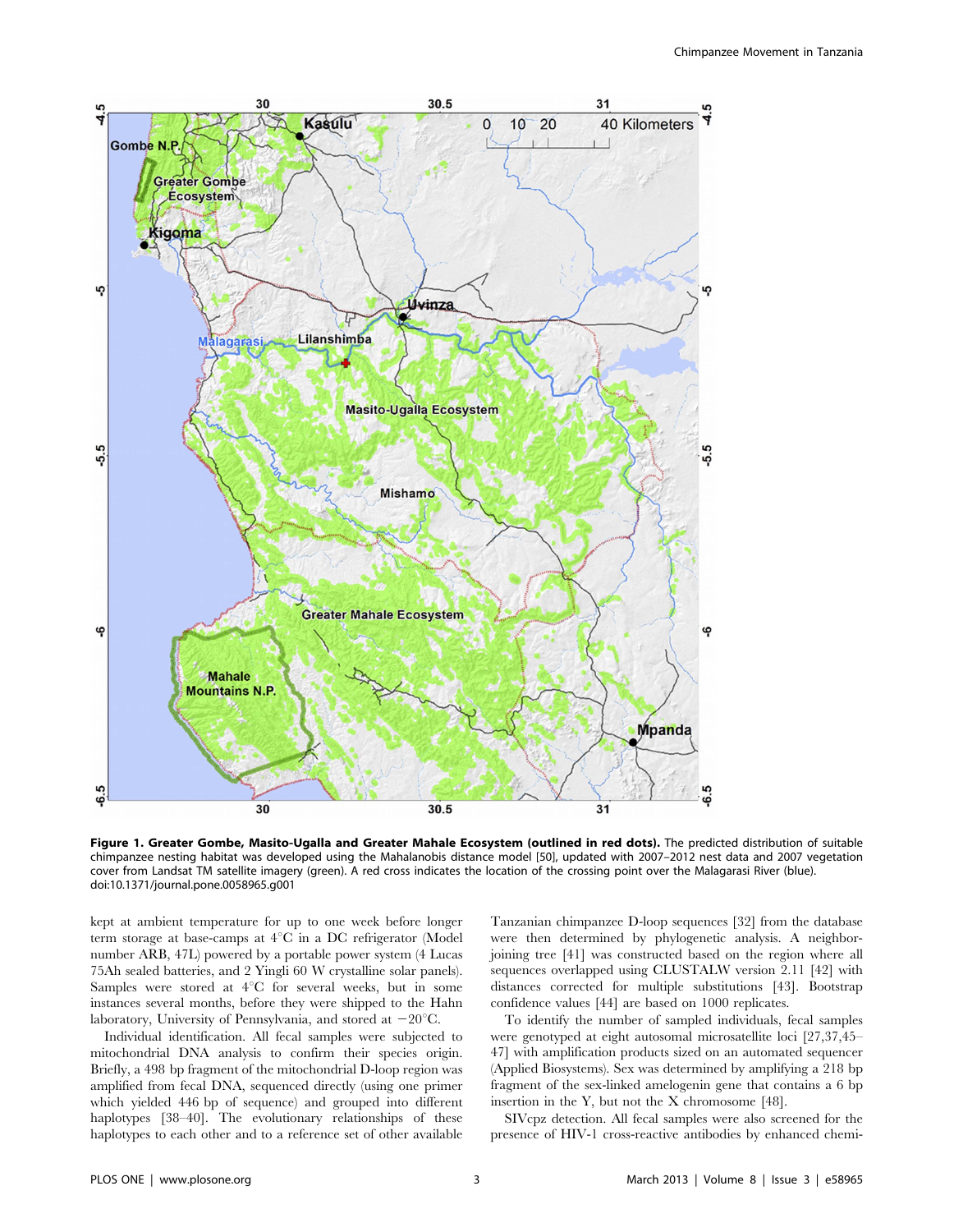

Figure 2. Location of the Malagarasi River ford. The location of the crossing point (red cross) is shown in relation to forest (dark green), woodland (brown) and water (blue). The chimpanzee distribution model is shown in light green, with land cover classes extracted from 2007 Landsat TM satellite image and draped over a digital elevation map (shaded relief from 90-m SRTM - Shuttle Radar Topography Mission – data). Yellow triangles depict the location of chimpanzee fecal samples.

doi:10.1371/journal.pone.0058965.g002

luminescent Western immunoblot analysis modified for RNAlater preserved specimens [37–39]. Sample integrity was examined using an IgG control. Western blot positive samples were tested for the presence of SIV nucleic acids by reverse-transcription polymerase chain reaction (RT-PCR) amplification using SIVcpz specific *pol* primers [49].

#### Results

Forty-two chimpanzee nests were observed on 7 August 2012. Among these, only one was Age1, six were Age2, twenty-nine were Age3, and six were Age4. Following evergreen forest patches and pristine chimpanzee habitat, we identified a well-used trail that led from a forested mountain area approximately 5 km south of the Malagarasi River directly to the river itself (Figure 2). On this trail, we identified sixteen fresh chimpanzee fecal samples, indicating the recent presence of chimpanzees in very close proximity to the southern bank of the Malagarasi River.

To confirm the origin of these fecal samples, we extracted DNA from all 16 specimens and amplified the D loop region of the mtDNA genome. Direct amplicon sequencing identified three samples that comprised fecal mixtures, which were excluded from further analysis. The remaining 13 samples yielded three different mtDNA haplotypes (Table 1), all of which clustered with other eastern chimpanzee (Pan troglodytes schweinfurthii) sequences (Figure 3). All three of the sequences had previously been found in samples from chimpanzees in Mahale National Park (MH32, MH37 and MH40), including one haplotype that has also been



Figure 3. Mitochondrial genetic diversity in chimpanzees from Tanzania. Mitochondrial DNA (D loop) sequences from chimpanzees sampled on the southern bank of the Malagarasi River (MR, red) are shown in relation to previously identified chimpanzee mitochondrial haplotypes from the Gombe Stream National Park (GM, blue) [45], Mahale Mountains National Park (MH, green) [40] and Ugalla (UG, orange) [27]. Haplotypes reported by Inoue and colleagues [32] are shown in black. The tree was constructed using the neighbor joining method (asterisks denote bootstrap support values above 70%). The scale bars represents 0.003 substitutions per site. doi:10.1371/journal.pone.0058965.g003

identified in chimpanzees in Gombe National Park (GM7). Thus, we compared results from the current samples to all known published haplotypes of eastern chimpanzees, creating a comprehensive dataset that allowed us to make inferences on gene flow.

To determine the number of individual chimpanzees, we subjected all mtDNA positive fecal samples to microsatellite analyses (Table 1). One of these (MR1340) failed to yield a complete genotype, due to partial sample degradation. Since MR1340 shared the same mtDNA haplotype and three STR loci with sample MR1355, we conservatively classified it to represent the same individual (Table 1). The remaining 11 samples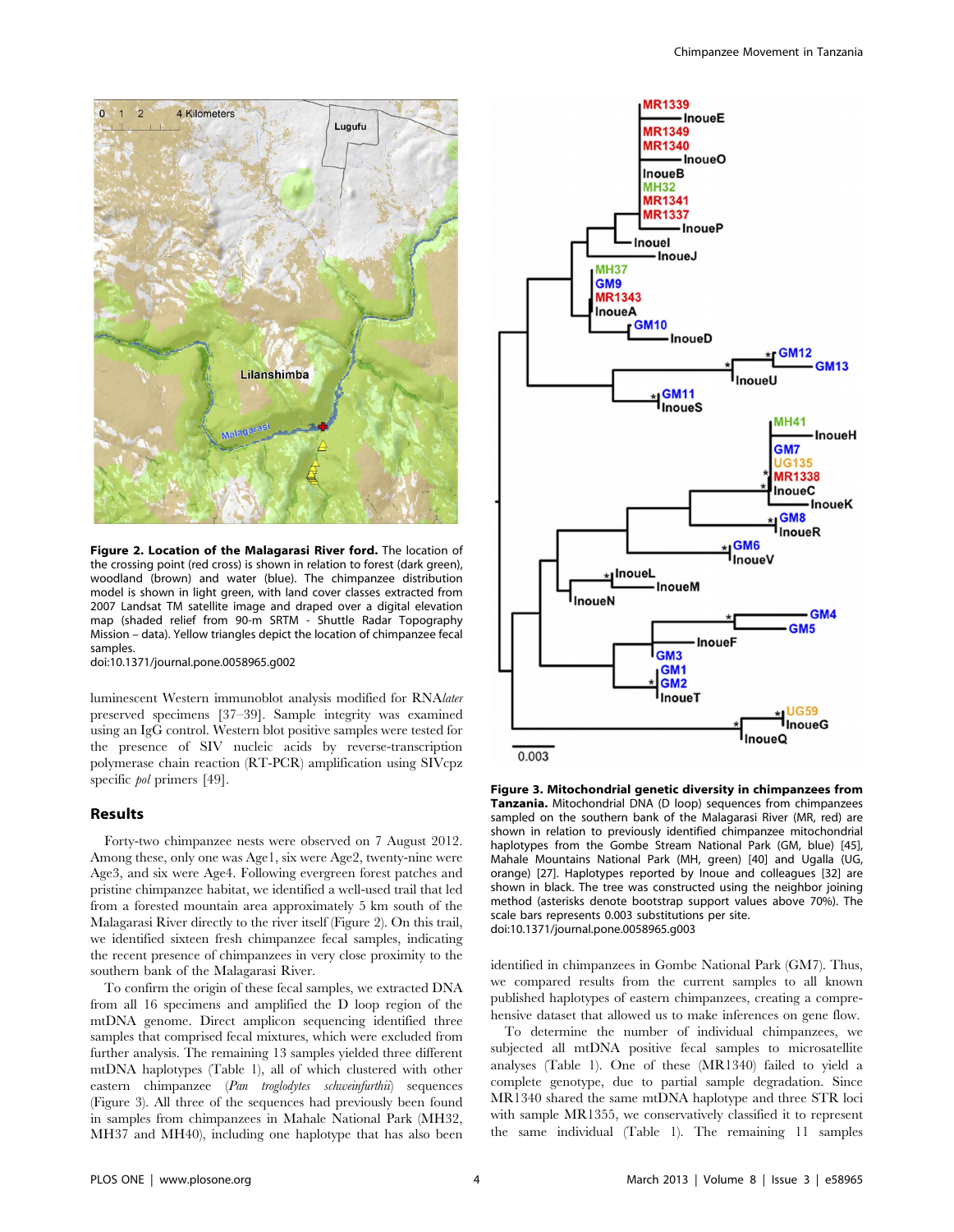| ş               |                                       | Chimp ID <sup>ª</sup> Sample code                                                                                                                                                                                                                                                                                      | Collection date Sex <sup>b</sup> |     | haplotype <sup>c</sup><br>mtDNA | Microsatellite loci <sup>d</sup> |         |                |                         |         |         |         |         | SIVcpz fecal<br>WB <sup>e</sup> | SIVcpz<br><b>VRNA</b><br>fecal |
|-----------------|---------------------------------------|------------------------------------------------------------------------------------------------------------------------------------------------------------------------------------------------------------------------------------------------------------------------------------------------------------------------|----------------------------------|-----|---------------------------------|----------------------------------|---------|----------------|-------------------------|---------|---------|---------|---------|---------------------------------|--------------------------------|
|                 |                                       |                                                                                                                                                                                                                                                                                                                        |                                  |     |                                 | D18s536                          | D4s243  | D10s676 D9s922 |                         | D2s1326 | D2s1333 | D4s1627 | D9s905  |                                 |                                |
|                 | Ch-1                                  | <b>MR1338</b>                                                                                                                                                                                                                                                                                                          | Aug-7-12                         | Σ   | GM7                             | 137/173                          | 192/227 | 174/182        | 286/302                 | 232/260 | 314/318 | 221/225 | 295/295 | neg                             |                                |
|                 |                                       | <b>MR1347</b>                                                                                                                                                                                                                                                                                                          | Aug-7-12                         | Σ   | GM7                             | 137/173                          | 192/227 | 174/182        | 286/302                 | 232/260 | 314/318 | 221/225 | 295/295 | neg                             |                                |
|                 |                                       | MR1348                                                                                                                                                                                                                                                                                                                 | Aug-7-12                         | Σ   | GM7                             | 137/173                          | 192/227 | 174/182        | 286/302                 | 232/260 | 314/318 | 221/225 | 295/295 | neg                             |                                |
|                 |                                       | <b>MR1350</b>                                                                                                                                                                                                                                                                                                          | Aug-7-12                         | Σ   | GM7                             | 137/173                          | 192/227 | 174/182        | 286/302                 | 232/260 | 314/318 | 221/225 | 295/295 | neg                             |                                |
|                 | $Ch-2$                                | MR1349                                                                                                                                                                                                                                                                                                                 | Aug-7-12                         | Σ   | <b>MH32</b>                     | 137/173                          | 200/227 |                | 174/174 280/302         | 228/252 | 318/334 | 221/233 | 295/295 | pos                             | neg                            |
| $\circ$         | $Ch-3$                                | <b>MR 1355</b>                                                                                                                                                                                                                                                                                                         | Aug-7-12                         | Σ   | <b>MH32</b>                     | 133/173                          | 192/231 | 174/194        | 286/298                 | 248/248 | ?/318   | 221/233 | ?/295   | neg                             |                                |
|                 |                                       | MR1340                                                                                                                                                                                                                                                                                                                 | Aug-7-12                         | n/a | MH32                            | 133/173                          | ?/231   | i/i            | ijі                     | 248/248 | 302/?   | 221/233 | 291/?   | neg                             |                                |
| $\infty$        | $Ch-4$                                | <b>MR1339</b>                                                                                                                                                                                                                                                                                                          | Aug-7-12                         | Σ   | <b>MH32</b>                     | 137/157                          | 192/231 | 174/182        | 286/290                 | 228/252 | 306/318 | 221/233 | 283/287 | neg                             |                                |
| Ō               |                                       | MR1342                                                                                                                                                                                                                                                                                                                 | Aug-7-12                         | Σ   | MH32                            | 137/157                          | 192/231 | 174/182        | 286/290                 | 228/252 | 306/318 | 221/233 | 283/287 | neg                             |                                |
| $\overline{a}$  |                                       | MR1344                                                                                                                                                                                                                                                                                                                 | Aug-7-12                         | Σ   | <b>MH32</b>                     | 137/157                          | 192/231 | 174/182        | 286/290                 | 228/252 | 306/318 | 221/233 | 283/287 | neg                             |                                |
|                 | Ch-5                                  | MR1343                                                                                                                                                                                                                                                                                                                 | Aug-7-12                         | щ   | <b>MH37</b>                     | 137/173                          | 223/227 |                | 174/174 290/290 228/252 |         | 314/318 | 221/229 | 287/287 | pos                             | neg                            |
| $\mathbf{\sim}$ | $Ch-6$                                | MR1337                                                                                                                                                                                                                                                                                                                 | Aug-7-12                         | Σ   | <b>MH32</b>                     | 133/137                          | 192/231 | 178/182        | 290/302                 | 248/252 | 318/334 | 221/233 | 287/295 | neg                             |                                |
| $\tilde{1}$     | $Ch-7$                                | MR1341                                                                                                                                                                                                                                                                                                                 | Aug-7-12                         | Щ   | MH32                            | 137/149                          | 215/227 | 178/182        | 290/302                 | 228/260 | 314/322 | 221/221 | 295/295 | neg                             |                                |
|                 | doi:10.1371/journal.pone.0058965.t001 | "GM7, MH37 and MH32 haplotypes have previously been reported [40].<br><sup>a</sup> SIVcpz infected chimpanzees are indicated by boldface.<br><sup>d</sup> ?/?, Partial genotype due to sample degradation.<br>"WB, Western blot; pos, positive; neg, negative.<br><sup>b</sup> F, female; M, male; n/a, not available. |                                  |     |                                 |                                  |         |                |                         |         |         |         |         |                                 |                                |

Table 1. SIVcpz infection in chimpanzees sampled near the Malagarasi river. Table 1. SIVcpz infection in chimpanzees sampled near the Malagarasi river.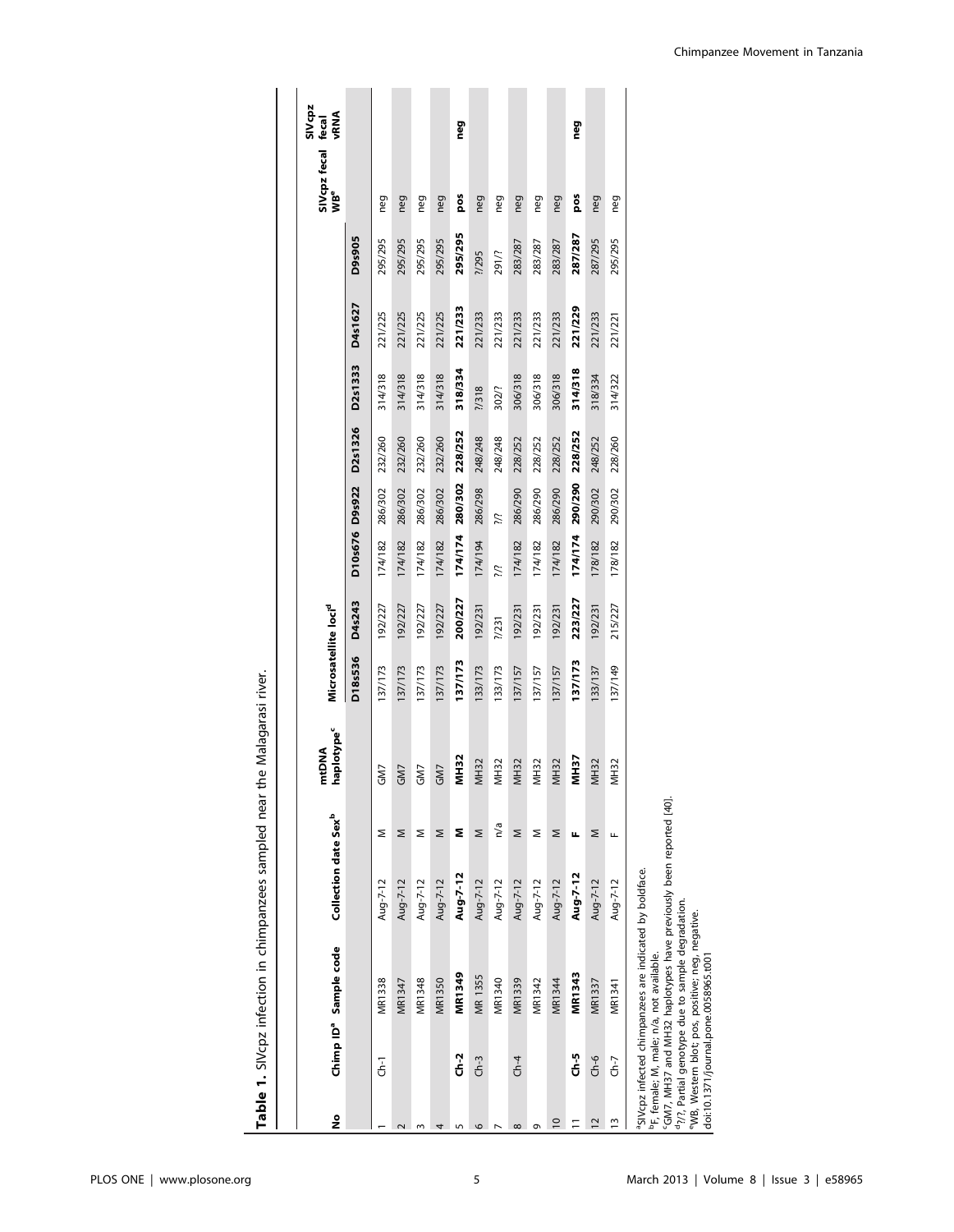Ugalla ecosystem ([27]; unpublished). To determine whether any of the Malagarasi chimpanzees were SIVcpz infected, we tested all genotyped fecal samples for the presence of antibodies using a highly sensitive and specific Western blot approach [37]. Interestingly, two of the sampled individuals, one male and one female, exhibited clear evidence of SIVcpz infection (Figure 4). Sample MR1349 reacted strongly with multiple HIV-1 proteins, including the viral envelope (gp160), integrase (p31) and core (p24) proteins. Sample MR1343 was also Western blot positive, albeit only weakly, yielding diagnostic gp160 and p24 bands. Unfortunately, multiple attempts to amplify SIVcpz sequences from the two antibody positive samples failed, most likely due to partial sample degradation.

Finally, we found a natural shallow ford in the Malagarasi River, where investigators were able to cross the river in its entirety on foot, jumping from rock to rock. On examination of the area, we found two fecal samples on rocks in the riverbed (Figure 5). These samples were not collected because they had dried up, and thus were not considered suitable for molecular analyses. However, careful inspection revealed that they each had the characteristic shape, size, and smell of chimpanzee feces. Taken together, these findings strongly suggest that chimpanzees approach and are able to cross the river, at least during the dry season.

## Discussion

Habitat loss from the conversion of forest and woodlands to agricultural land is one of the most significant threats to chimpanzee survival in Tanzania. Establishing the location of



Figure 4. Evidence of SIVcpz infection on the southern bank of the Malagarasi River. Chimpanzee fecal samples were tested for HIV/ SIV specific antibodies using an enhanced chemiluminescent Western blot approach and HIV-1 antigen containing strips. Samples from individuals (Ch-2 and Ch-5; Table 1) reacted with envelope, integrase and/or core proteins, indicating SIVcpz infection. Molecular weights of HIV-1 specific proteins are indicated. The banding pattern of plasma from an HIV-1 infected patient (pos at a 1:10,000 dilution) and an uninfected human control (neg) are shown. doi:10.1371/journal.pone.0058965.g004



Figure 5. Photograph of location where researchers, and presumably chimpanzees, can cross the river. In the foreground is a dried chimpanzee fecal sample. doi:10.1371/journal.pone.0058965.g005

natural boundaries for Tanzania's chimpanzees has implications for how we interpret current and historical population connectivity and advise policy-makers on human land-use strategies that may have significant effects on chimpanzee habitat. The Malagarasi River has been proposed as a major biogeographical boundary that has impeded the movement of chimpanzees, as well as other mammals [29,32]. Such barriers have been well documented to have significant impacts on gene flow and overall genetic diversity in all three other apes [9–11], and thus the consequences for further chimpanzee fragmentation in Tanzania are significant for population viability as well as conservation strategy.

Inoue et al.'s [32] recent study proposed two important features to the population genetic landscape in western Tanzania. By comparing mtDNA haplotypes from 138 samples between chimpanzees from Gombe and those from the GME south of the Malagarasi, they found no shared haplotypes. They drew two conclusions: First, that the Malagarasi River limits gene flow between these two regions. Second, and equally important, that the southern sampled areas (Wansisi Hilla, Mahale, Kalobwe, and Ugalla-Masito) represent a single population. Our results dispute both of these claims with important implications for conservation (see below). It is only by integrating comprehensive and independent data sets from (1) published haplotypes, (2) SIVcpz distribution, and (3) ground truthing that we can thoroughly address this important question of chimpanzee fragmentation.

First, Inoue et al. [32] had very few samples from Gombe. Comparing sequences from our more extensive sampling of the Gombe chimpanzee communities [28,37], we find that mtDNA haplotypes A, C and R found by Inoue et al. [32] in the GME (but not at Gombe) are identical to haplotypes GM9, GM7 and GM8 from Gombe chimpanzees (Figure 3). Thus, the communities to the north and south of the Malagarasi are not as genetically distinct as reported. Second, we provide circumstantial evidence that the Malagarasi River does not, at least seasonally, present the physical barrier to individual chimpanzee movement that would prevent gene flow. We surveyed the southern bank of the river in the 'Masito' region for shallow areas that could be crossed without wading or swimming through deep water (Figure 5). Following a possible chimpanzee trail, we found one such ford. We also found recent chimpanzee nests and fresh knuckle prints leading right up to the riverbed, as well as 13 fecal samples confirmed to be of chimpanzee origin. Moreover, we found dried fecal samples of likely chimpanzee origin on rocks within the riverbed. Thus it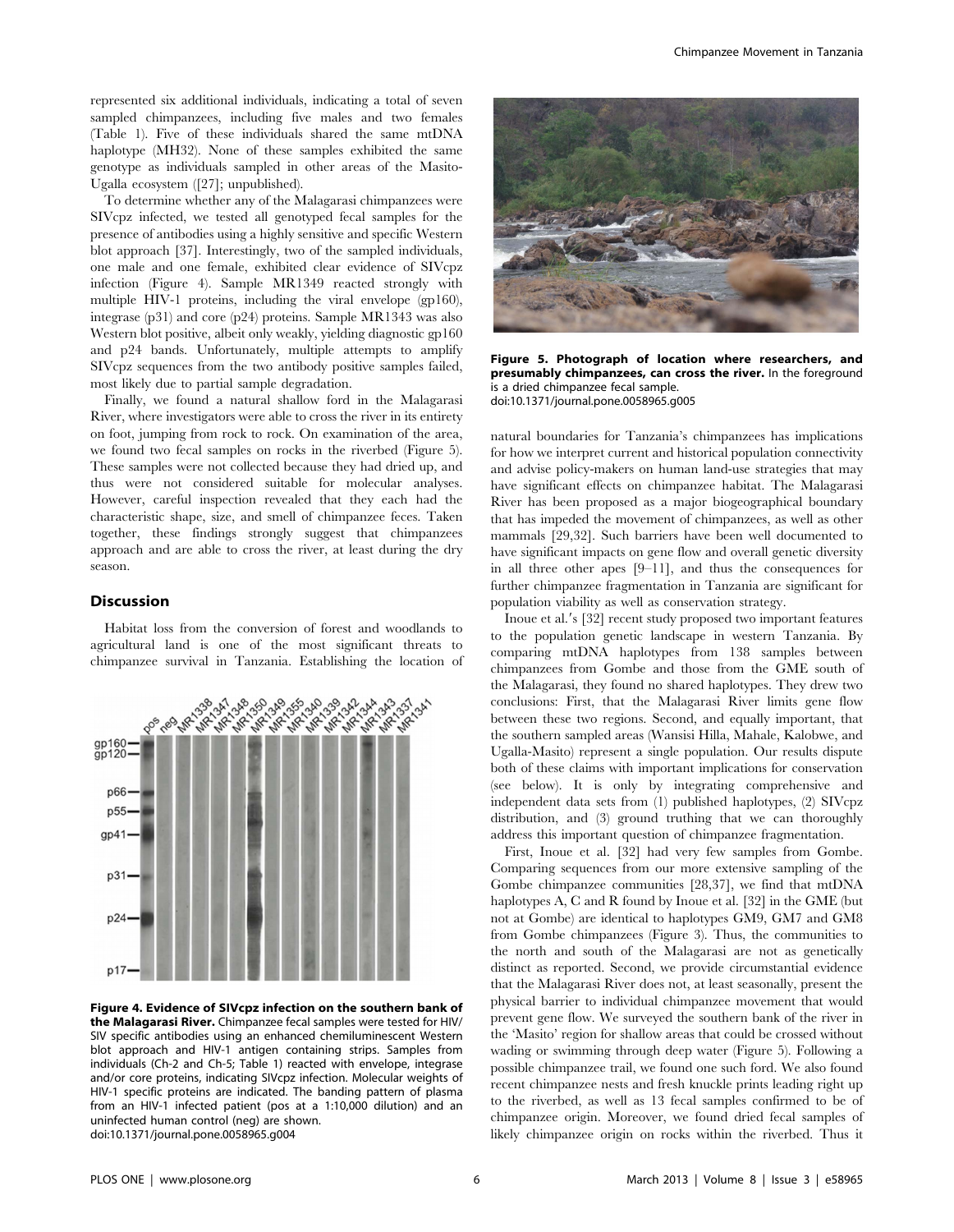appears that chimpanzees approach the river at this location and, at least in the dry season, would be able to cross it as researchers did.

The idea that chimpanzees can cross the Malagarasi is further supported by earlier work describing the molecular epidemiology of simian immunodeficiency virus (SIVcpz). In that study, Rudicell et al. [27] reported that chimpanzees from the Issa Valley community (in Ugalla, south of the river) share some mtDNA haplotypes with those from Gombe National Park. At the time, it was unknown whether this reflected recent gene flow across the river or more distant common ancestry. However, the results presented here would suggest the former. Furthermore, we also found closely related strains of SIVcpz infecting chimpanzees in Gombe and in the Issa Valley, respectively about 90 km north and 50 km south of the Malagarasi River [27], raising the possibility that these locations are epidemiologically linked. Together, these results strongly suggest that, in contrast to Inoue et al. [32], there is gene flow and also disease transmission across the Malagarasi River.

If chimpanzees indeed frequently use the ford that we identified as a natural bridge, the implications are threefold. First, it suggests that the Greater Gombe and Masito-Ugalla regions might have historically had some gene flow, even if limited by season or rainfall, with chimpanzees on both sides being connected to a greater extent than previously thought [32]. The possibility that these two systems are connected is important for conservationists and researchers alike, who seek to prevent additional chimpanzee communities from becoming isolated due to human disturbance. If the river is a barrier to chimpanzee movement, Lilanshimba chimpanzees [29,31] are unlikely to be a viable population, especially unless habitat connectivity can be restored to Gombe. If, however, the river is not an absolute barrier, then those chimpanzees are part of the GME and we should mobilize resources to protecting remaining habitat in the area, especially now that the nearby Lugufu Refugee Camp has been closed and there is a dramatic reduction in human pressure on the area.

Second, since the discovery of SIVcpz in chimpanzees from Gombe [38] and more recently, Ugalla [27], researchers have suspected a transmission path across the Malagarasi. The connectivity reported here may now explain how SIVcpz spread to chimpanzees south of the Malagarasi [27] and potentially be a threat to the other GME chimpanzees. Inoue et al. [32] argue that close genetic distance across the GME suggests this area represents a single population. This is inconsistent with recent SIVcpz results that reveal no positive infections in over 400 samples collected across the southern GME (unpublished data). Thus, whilst it remains possible that a recent introduction of SIVcpz to the region from the north explains its absence in the south, a more parsimonious explanation is that the GME is actually not a single population. More investigation is necessary to confirm where potential barriers may exist within the GME.

#### References

- 1. Lehman N, Wayne RK (1991) Analysis of coyote mitochondrial-DNA genotype frequencies - estimation of effective number of alleles. Genetics 128: 405–416.
- 2. Forbes SH, Boyd DK (1997) Genetic structure and migration in native and reintroduced Rocky Mountain wolf populations. Conservation Biology 11: 1226–1234.
- 3. Finnegan LA, Wilson PJ, Price GN, Lowe SJ, Patterson BR, et al. (2012) The complimentary role of genetic and ecological data in understanding population structure: a case study using moose (Alces alces). European Journal of Wildlife Research 58: 415–423.
- 4. Morrogh-Bernard HC, Morf NV, Chivers DJ, Krutzen M (2011) Dispersal Patterns of Orang-utans (Pongo spp.) in a Bornean Peat-swamp Forest. International Journal of Primatology 32: 362–376.
- 5. Ayres JM, Cluttonbrock TH (1992) River boundaries and species range size in Amazonian primates. American Naturalist 140: 531–537.

Finally, our data serve as a reminder that thorough investigation of potential 'barriers' is critical to confirm their actual role in chimpanzee population health, movements, and potential disease transmission. Since the mid 1960s, researchers have described the Malagarasi River as a boundary to chimpanzee movement, before thoroughly investigating possible routes across it. As a result, local conservation organizations designated two entirely different 'Ecosystems' (Greater Mahale to the south; Greater Gombe to the north). Our results suggest that this nomenclature is misleading. Further, currently a second large river has come under similar scrutiny. The Lugufu River runs parallel to the Malagarasi, south  $\leq 10$  km near the Mkuyu village forest where chimpanzees have been observed. Knowing whether this is a permanent or merely seasonal barrier has important implications for conservation planning, especially regarding population viability assessment.

Of course, the finding of chimpanzee fecal samples in close proximity to and within the Malagarasi riverbed does not provide conclusive evidence of connectivity across the river. However, Ogawa et al.'s [29,31] description of chimpanzees living within the Lilanshimba area to the north of the river suggests that, rather than faced with imminent extermination, chimpanzees there may be able to move southward, escaping expanding human settlement, into more remote areas. Moreover, the natural bridge that we describe could have been used extensively in the past, thus explaining evidence of shared mtDNA haplotypes and closely related viral genotypes on both sides of the river. Although recent work has begun to shed light on the genetic relatedness of chimpanzees in western Tanzania [32], more comprehensive field and genetic surveys are needed in Lilanshimba, Loasi, and the GME, to provide more detailed knowledge of western Tanzanian chimpanzee gene flow, ecology and disease susceptibility.

### Acknowledgments

Fieldwork was made possible by the courageous efforts of Mashaka Alimas, Masumbuku Ahmedi, Mtunda Ahmedi, and Justina Bonifice, and permission to work in the area was granted by the local and district governments of Kigoma and Mpanda, as well as by TAWIRI (Tanzania Wildlife Research Institute) and COSTECH (Commission for Science and Technology). Thanks also to Jim Moore for consultation during portions of the fieldwork, and especially to Bill McGrew and Todd Disotell for helpful comments on a previous version of this paper.

## Author Contributions

Conceived and designed the experiments: AKP FAS LP. Performed the experiments: AKP FAS YL MAR DEL PAC GHL BHH. Analyzed the data: AKP FAS LP YL MAR DEL PAC GHL LAK PMS BHH. Contributed reagents/materials/analysis tools: AKP FAS LP YL MAR DEL PAC GHL BHH. Wrote the paper: AKP FAS LP PAC LAK PMS BHH.

- 6. Colyn M, Gautierhion A, Verheyen W (1991) A reappraisal of paleoenvironmental history in Central Africa - evidence for major fluvial refuge in Zaire basin. Journal of Biogeography 18: 403–407.
- 7. Telfer PT, Souquiere S, Clifford SL, Abernethy KA, Bruford MW, et al. (2003) Molecular evidence for deep phylogenetic divergence in Mandrillus sphinx. Molecular Ecology 12: 2019–2024.
- 8. Wu CI, Ting CT (2004) Genes and speciation. Nature Reviews Genetics 5: 114– 122.
- 9. Arora N, Nater A, van Schaik CP, Willems EP, van Noordwijk MA, et al. (2010) Effects of Pleistocene glaciations and rivers on the population structure of Bornean orangutans (Pongo pygmaeus). Proceedings of the National Academy of Sciences of the United States of America 107: 21376–21381.
- 10. Anthony NM, Johnson-Bawe M, Jeffery K, Clifford SL, Abernethy KA, et al. (2007) The role of Pleistocene refugia and rivers in shaping gorilla genetic